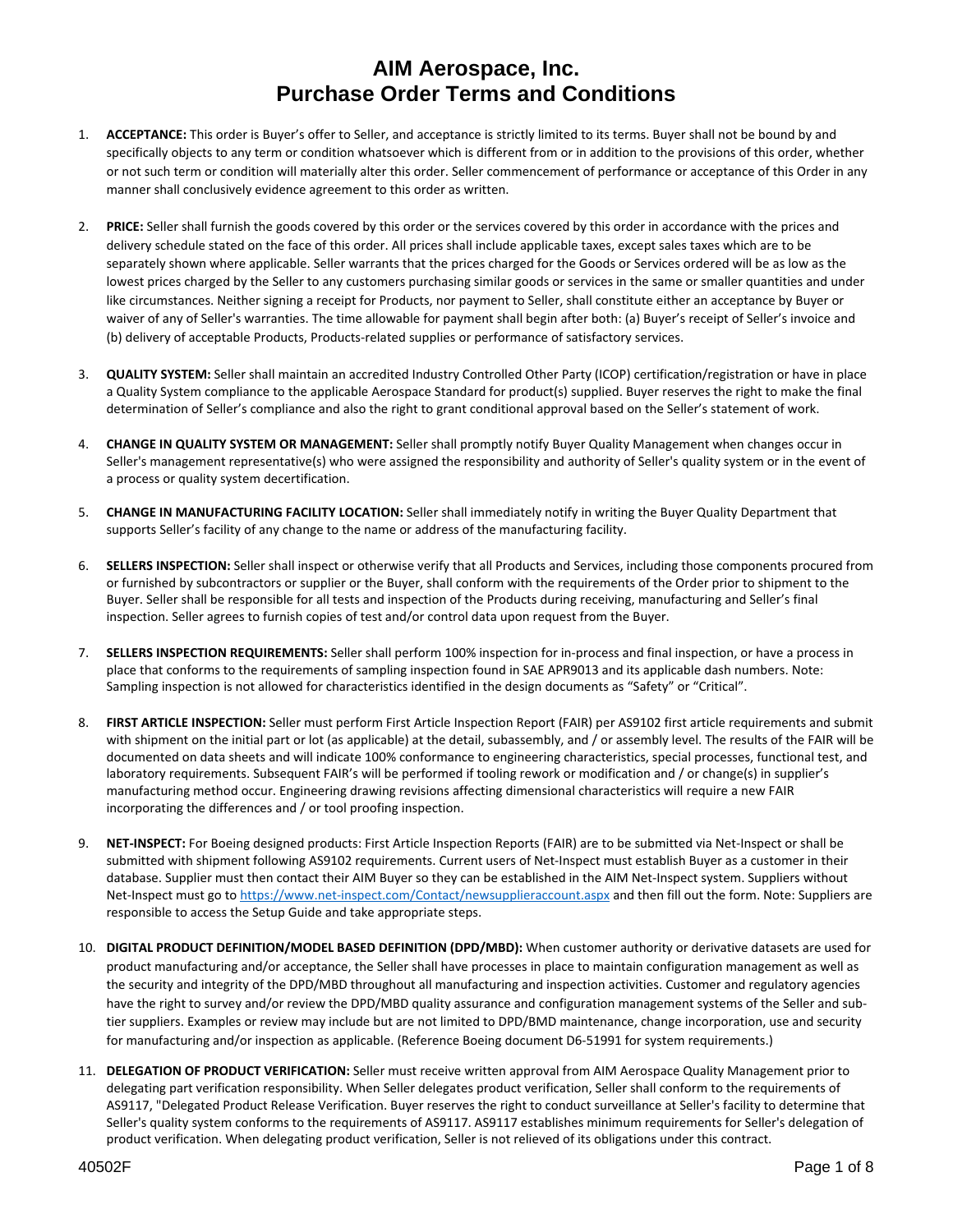- 12. **REFUSAL OF ACCEPTANCE/REJECTION/REVOCATION:** If the Goods are defective or otherwise not in conformity with the requirements of this order, Buyer may also reject, refuse acceptance or revoke acceptance of any or all of the Products which are not strictly in conformance with all of the requirements of this Purchase Order and shall notify Seller of such rejection in a timely manner. At Buyer's election and at Seller's risk and expense, all such Products will be returned to Seller for immediate (at Buyer's election) refund, repair, replacement or other correction and redelivery to Buyer. Buyer may **(a)** hold or retain such Products, without permitting any repair, replacement or other correction by Seller; **(b)** hold or retain such Products for repair by Seller as Buyer may require; **(c)** hold such Products until Seller has delivered conforming replacements for such Products; **(d)** hold such Products until conforming replacements are obtained from a third party; **(e)** return such Products with instruction to Seller as to whether the Products shall be repaired or replaced and as to the manner of redelivery; or **(f)** terminate this order for cause as provided in Section 35(b) hereof. All repair, replacement and other correction and redelivery shall be completed within such time as Buyer may require. All costs and expenses (to include Freight) and loss of value incurred as a result of or in connection with nonconformance and repair, replacement or other correction may be recovered from Seller by equitable price reduction, set‐off or credit against any amounts which may be owed to Seller under this Purchase Order or otherwise. Rights granted to Buyer under this Section 13 are in addition to any other rights or remedies provided elsewhere in this order or in law.
- 13. **REQUESTS FOR MRB DISPOSITIONS:** Seller is not authorized to disposition nonconforming products. Requests for Buyer MRB dispositions (Use as is, Repair) shall be submitted to the Buyer Quality Department.
- 14. **VERIFCATION OF CORRECTIVE ACTION:** When Buyer notifies Seller of a detected nonconformance, Seller shall immediately take action to eliminate the nonconformance on all products in Seller's control. Seller shall also maintain on file verification that root cause corrective action has occurred and has resolved the subject condition.
- 15. **NOTICE OF ESCAPEMENT:** The Seller shall provide written notification to Buyer within one business day after a nonconformance is determined, or suspected, to exist on product already delivered to Buyer under any Buyer Purchase Order, with the following information provided to Buyer: **(a)** Affected process or part number and name; **(b)** Description of the problem (i.e., what it is and what it should be); **(c)** Quantity and dates delivered; and **(d)** Suspect/affected serial number(s) or date codes, when applicable. If the nonconformity has been identified by Buyer and communicated to the Seller using a nonconformance record, or other equivalent means, requesting a corrective action response, the Seller shall notify the Buyer if additional product has been found to be so affected.
- 16. **RIGHT OF ENTRY:** The Buyer and/or regulatory agencies reserve the right of entry to monitor applicable records, goods and processes intended for sale to Buyer.
- 17. **GOVERNMENT SURVEILLANCE:** During performance on this contract, Seller's quality program or inspection system and manufacturing processes may be subject to review, verification, and analysis by authorized Government Representatives. Government inspection or release of product is required only if Seller is notified. A copy of the Buyer's Purchase Order will be furnished to the Government representative, upon request.
- 18. **REGULATORY APPROVALS:** For aircraft regulated by Civil Aviation Authorities, regulatory approval may be required for Seller to make direct sales (does not include "direct ship" sale authorized by AIM Aerospace) of modification or replacement parts to owners/operators of type‐certificated aircraft. Regulatory approval, such as FAA Parts Manufacturer Approval (PMA), is granted by Civil Aviation Authorities. Seller agrees not to engage in any such direct sales of Products or Services under this Agreement without appropriate regulatory approval.
- 19. **QUALITY ASSURANCE RECORDS:** Seller will retain manufacturing planning, all certifications, and test reports required to assure that commodity conforms to the contractual and technical requirements for the Purchase Order for a minimum of the calendar year plus ten (10) years from the date of shipment under each applicable order for all product/part numbers. At the expiration of such period set forth above and prior to any disposal of records, seller will notify Buyer of records to be disposed of and Buyer reserves the right to request delivery of such records. In the event Buyer chooses to exercise this right, Seller shall promptly deliver such records to Buyer at no additional costs on media agreed to by both parties. Buyer requires that the provisions/requirements set forth above be included in Sellers direct supply contracts related to the Products/Part Numbers.
- 20. **APPROVED PROCESS REQUIREMENTS:** A legible and reproducible copy of special process certifications (i.e. testing, heat treat, non‐ destructive testing, etc.) will accompany each shipment of material, parts, or assemblies. Special processes will be performed by customer (process specification owner) approved sources.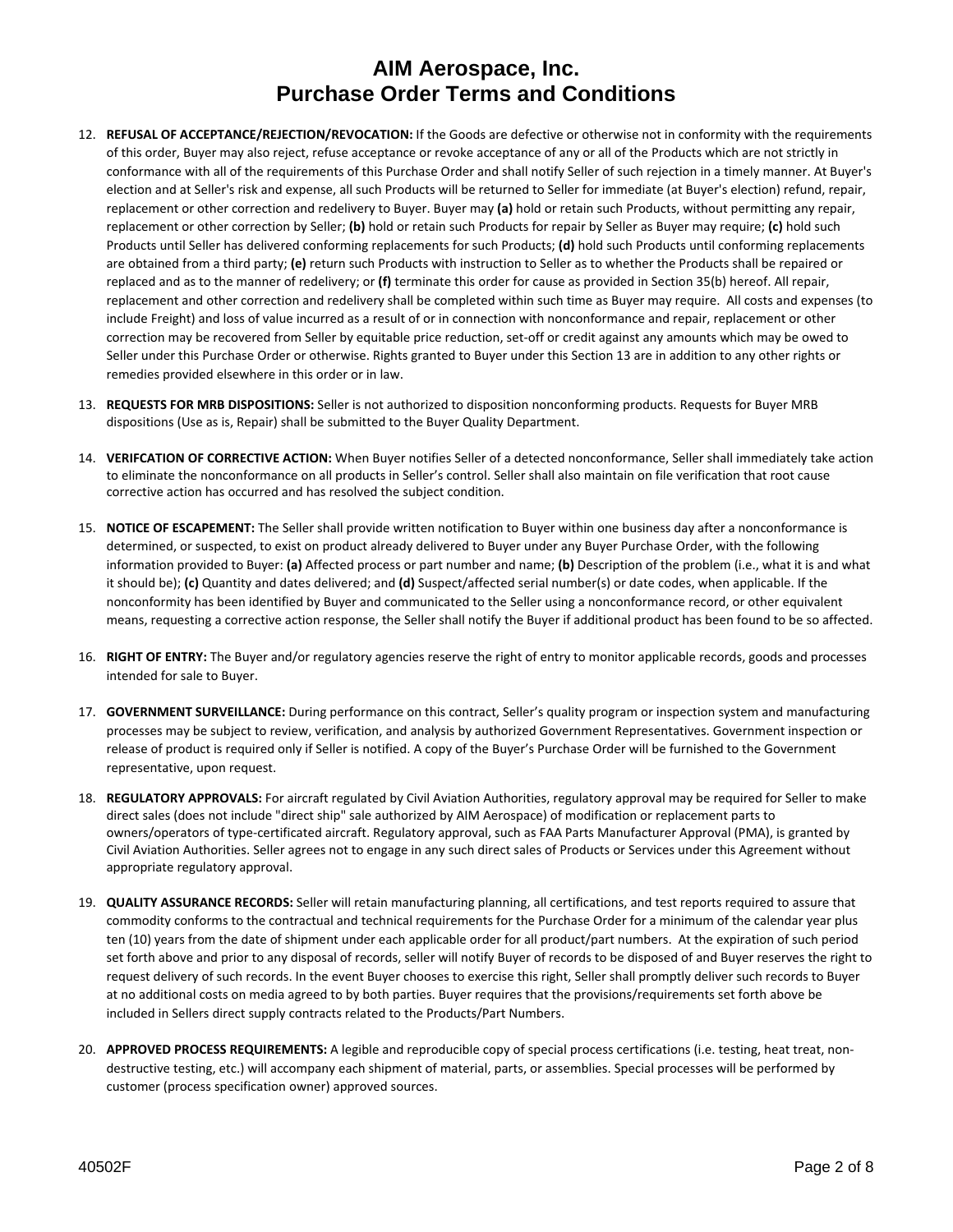- 21. SUBCONTRACTS: Seller shall obtain Buyer's prior written consent before issuing any next-tier subcontract under this agreement, with the exception of special processing used in completing the production of contracted part, assembly or component. Only design authority approved sources may be used.
- 22. **WORK TRANSFER:** (As defined in AS9100D, 8.1…Note: For the control of work transfer from the organization to an external provider, or from an external provider to another external provider,…..) Non‐US Country: Seller shall not relocate or subcontract to a non‐US country (e.g. US to Non‐US, Non‐US to Non‐US) any contracted part, assembly or component(s) thereof without written notification to and acknowledgment from the Buyer. US Country: Seller shall not relocate or subcontract to a US country (e.g. US to US, Non‐US to US) any contracted part, assembly or component(s) thereof, that includes Category 1 and/or 2 parts as listed and/or acknowledgement from the Buyer. Note: See the FAA's website, www.faa.gov, for Category Parts List. Notifications shall be prior to the manufacturing start date of the first part associated with the work transfer.
- 23. **COUNTERFEIT PARTS:** Sellershall not deliver Counterfeit Parts or Work to AIM Aerospace under this purchase agreement. The requirements of SAE AS5553 and SAE AS6174 shall be in force as applicable. As used in this purchase agreement Counterfeit Parts or Work shall be defined as parts or work that, at any level to the lowest level of assembly or manufacture have not been designed and/or produced under an approved system of manufacture and/or that do not conform to prescribed manufacturing and quality standards. Thisterm shall also include otherwise appropriately approved parts or work that have reached their design‐limit lifetime, have been altered in a fashion not approved, or have been repaired, salvaged or harvested without proper disclosure of such nature. In the event that parts or work delivered under this purchase agreement constitute or include Counterfeit Parts or Work Seller shall, at its sole expense promptly replace such Counterfeit Parts or Work with parts or work conforming to the requirements of this purchase agreement. Notwithstanding any other provisions in this or other agreements Seller shall be liable for all costsrelated to removal and replacement of Counterfeit Parts and Work including without limitation AIM Aerospace costs of identifying, removing, exchanging, and replacing (together with any re‐testing or calibrating necessitated by replacing) such Counterfeit Parts or Work. The remedies contained herein are in addition to any other remediesthat AIM Aerospace may have at law or equity.
- 24. **MATERIALS:** If Buyer furnishes any material (such as extrusions, fasteners, bearings, bushings, etc.) for fabrication hereunder Seller agrees **(a)** not to substitute any other material in such fabrication without Buyers written consent; **(b)** title to such materials shall not be affected by incorporation in or attachment to any other property; and **(c)** all such material (except that which becomes normal industrial waste or is replaced at the sellers expense) will be returned in the form of products or unused material to Buyer. In addition, Seller shall inspect any Buyer furnished material and shall have the right to reject any nonconforming material, but in the event of losses or attrition thereafter, Seller shall be responsible for replacing such material at Sellers expense. Inaccuracies, out of tolerance conditions or inadequacies in quantity of materials accepted by the Seller shall not excuse performance in strict accordance with the applicable specifications and/or drawings. Parts or assemblies manufactured from Buyer furnished materials will be accompanied by a reproducible copy of a certification stating that parts and/or assemblies were produced from AIM Aerospace furnished material. Certification will be identified with the part number and Seller's lot number, material manufacturer's name and material certification number if drop shipped from material manufacturer to Seller, or AIM Aerospace Packing Slip number if shipped from AIM Aerospace.
- 25. **CHANGES TO MATERIALS AND/OR PROCESSES:** Seller agrees not to make any change in materials, processes or design details of parts supplied after qualification or approval without written approval from Buyer. This shall include changes in materials, process or design details by subcontractors. In addition to these changes, changes which would affect the part or any component thereof with regard to **(a)** part number identification, **(b)** physical or functional interchangeability, and **(c)** repair and overhaul procedures and processes and material changes which affect these procedures without prior written approval of Buyer is prohibited. If such approval is granted, all part numbers and the originals of all drawings or data shall be revised and provided to Buyer accordingly. Seller will ensure subcontracts include the above requirements for supplier part numbered items, whether such equipment is supplied to Seller as an end item or as a component part of an end item.
- 26. **CONFLICT MATERIALS:** By accepting these terms and conditions, Seller agrees to timely respond, to the best of its knowledge and belief following a reasonable country of origin due diligence inquiry in accordance with the framework in the OECD Due Diligence Guidance for Responsible Supply Chains of Minerals from Conflict‐Affected and High‐Risk Areas or other prevailing industry standard, to any request by, or on behalf of, Buyer, for information on the origin, source and chain of custody information of 3TG (tin, tantalum, tungsten, and gold) minerals necessary to the functionality or production of a product manufactured by you or supplied by you to Buyer. Further, Seller agrees to provide Buyer timely notice when Seller becomes aware that any 3TG in a product or component it supplies to Buyer finances or benefits armed groups in the Democratic Republic of Congo or an adjoining country. In addition, you understand and acknowledge that any information you provide in this regard may be used by Buyer to comply with its reporting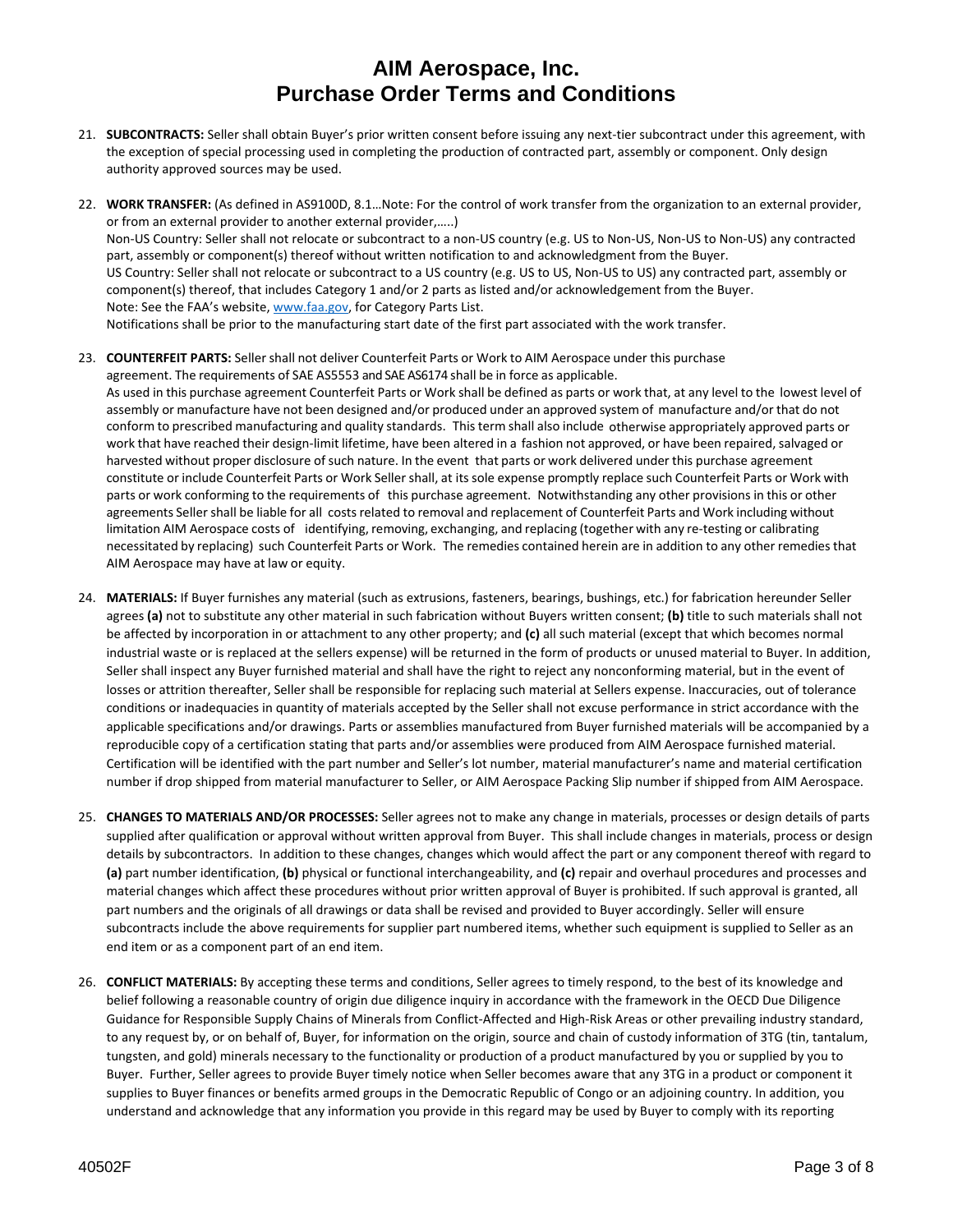obligations under the Rule 13p‐1 of the Securities and Exchange Act of 1934, as amended and the Dodd‐Frank Wall Street Reform and Consumer Protection Act, including filing a Form SD and Conflict Minerals Report with the U.S. Securities and Exchange Commission.

- 27. **HAZARDOUS MATERIAL:** Where applicable all materials required by this purchase order shall meet applicable OSHA requirements as specified in 29 CFR 1910.1200 including providing complete and accurate material safety data sheets (MSDS's). Additionally, MSDS's shall identity chemicals by their chemical abstract system (CAS) numbers.
- 28. **SHELF LIFE AND TEMPERATURE SENSITIVE MATERIALS:** The Seller will identify all materials and articles, which have definite characteristics of quality degradation with age or environment. Seller will affix this information directly on the material container or article. This identification will indicate the date useful life was initiated and the date or cycle at which the useful life will be expended. When environment is a factor in determining useful life, the identification will include the storage conditions (i.e. temperature, humidity, etc.) required to achieve the stated life. Unless otherwise directed by the Purchase Order, a minimum of 75% of the applicable material / article shelf life will remain upon receipt by the Buyer or the material is subject to rejection and return to Seller.
- 29. **TRACEABILITY/LOT AND BATCH CONTROL:** Seller will maintain lot and batch control of raw materials and detail parts to purchased items through the use of lot, batch, serial number, or date of manufacture, as applicable for all items in the shipment.
- 30. **MATERIAL TEST REPORTS:** A legible and reproducible copy of material test reports will accompany each shipment. Test reports will be identified with specification number and heat and/or cure lot number. Chemical and physical test reports will include actual numerical values for each property tested in accordance with the applicable specification. When more than one specimen is required, test results of each is required on the report. Specification and revision will be shown on each test report furnished.
- 31. **FOREIGN OBJECT DAMAGE (FOD) CONTROL:** Buyer shall maintain a FOD control program aligned to National Aerospace Standard NAS‐412, Foreign Object Damage/Foreign Object Debris (FOD) prevention.
- 32. **TOOLS:** If Buyer furnishes Seller equipment (such as special dies, molds, jigs, tools, test equipment, masks, etc.) or pays for such equipment, title thereto shall remain or vest in Buyer, and Seller shall identify, maintain and preserve such equipment and shall dispose of it in accordance with Buyer's direction. Unless otherwise authorized in writing by Buyer, Seller shall use such equipment solely in the performance of purchase orders for Buyer. Seller shall be responsible for any loss, damage, or destruction to such equipment, but Seller shall not include any insurance cost therefore or cost to store in the prices charged under this order. Buyer also reserves the right to request and receive list of buyers' owned tools in supplier's possession and to audit said list against actual tools at supplier's facility. Buyer reserves the right, at its sole discretion, to remove any Buyer owned tooling, if Buyer feels work is in jeopardy.
- 33. **IDENTIFICATION:** Parts, assemblies and components will be identified per the engineering drawing and applicable specification. When identification is not specified on the engineering drawing, the product will be identified with the part number specified on the Purchase Order. When items are too small to be easily identified, parts may be bagged or tagged, with the proper identification indicated on the bag or tag. Raw material procured to Federal, Military, Aerospace or other specifications will be marked per the identification specification, which is referenced in the controlling specification.
- 34. **PACKING AND SHIPPING:** Seller shall prepare and pack the Products to prevent damage and deterioration in accordance with good commercial practices to obtain lowest shipping rates and in accordance with all applicable federal, state and local packaging and transportation laws and regulations. Charges for preparation, packing, etc. are included in the price, unless separately specified in the Purchase Order. Packing slips must accompany all shipments. The following data should appear on all packing sheets: (a) Seller's name and address; (b) AIM purchase order (PO); (c) part number shown on the PO; (d) unit nomenclature; (e) quantity shipped; (f) unit of measure on PO; (g) packing sheet number; (h) rejection tag number, if applicable; (i) sold to, and/or ship to, as applicable; and (j) debit memo number, if applicable.
- 35. **SHIPMENT/DELIVERY:** Shipments or deliveries, as specified in this Purchase Order, shall be strictly in accordance with: the specified quantities, without shortage or overage in excess of agreed tolerance; the specified schedules, neither ahead nor behind schedule; and the other requirements of this Purchase Order. Seller shall promptly notify Buyer in writing of any anticipated or actual delay, the reasons therefore, and the actions being taken by Seller to overcome or minimize the delay. If requested by Buyer, Seller shall, at Seller's expense, ship via air or other fast transportation to minimize the delay to the maximum extent possible.
- 36. **CERTIFICATE OF CONFORMANCE:** The Seller shall include with each shipment, one legible copy of a certificate statement which confirms to the Seller's compliance with all requirements of the purchase order. The certificate of conformance shall be signed by a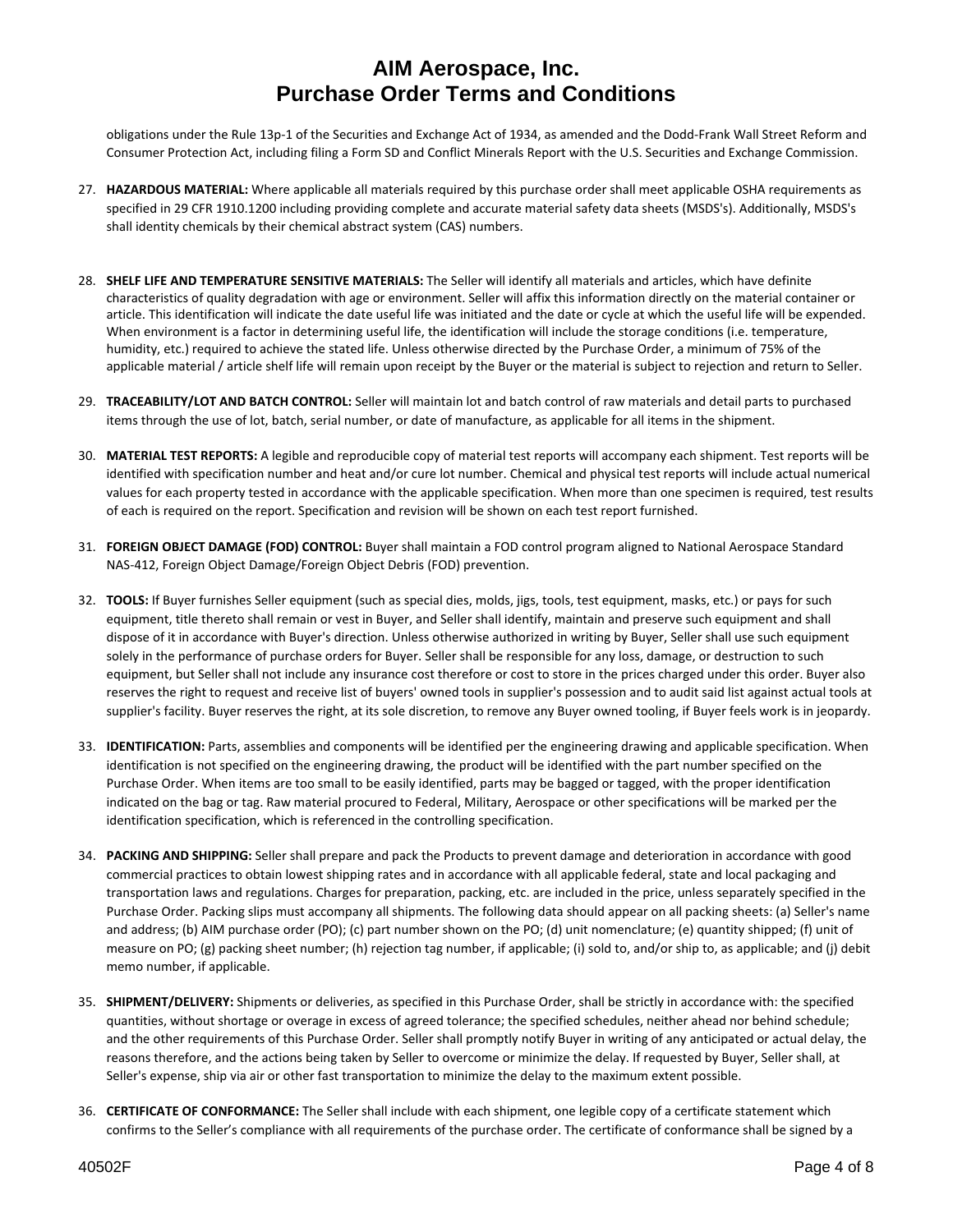responsible quality representative of the Seller. The required statement shall constitute certification by the Seller that the articles are in full compliance with all purchase order requirements and that the Seller holds available for review documented evidence of such compliance. At a minimum, the Certificate of Conformance shall contain the following information: **(a)** the Buyer purchase order number; **(b)** Part number, part description; **(c)** Sellers shipping document number; **(d)** Quantity of articles; **(e)** Serial number or lot number of articles when applicable; **(f)** The certificate of conformance statement.

37. **Certificate of Conformance for Boeing Designed Parts / or Materials:** Unless explicit contractual direction is given to the contrary, no articles that are based on Boeing design, parts and/or materials (or constituent parts thereof) ordered by AIM Aerospace, Inc. (AIM) shall contain any Federal Aviation Administration‐ Parts Manufacturer Approval (FAA‐PMA) markings and the accompanying paperwork (e.g., packages, shippers, etc.) shall not contain any FAA‐PMA markings.

THE SELLER WILL PLACE THE FOLLOWING STATEMENT ON THE SHIPPING DOCUMENTATION OF ALL SHIPMENTS TO AIM:

"Seller hereby acknowledges that the parts and/or materials being shipped under this order are intended for use under Boeing's Federal Aviation Administration (FAA) issued Production Certificate 700 and no articles (or constituent parts thereof) or the accompanying paperwork (e.g., packages, shippers, etc.) contain any Federal Aviation Administration‐ Parts Manufacturer Approval (FAA‐PMA) markings."

APPLICATION NOTE FOR SUPPLIER: THE PREFERRED LOCATION FOR THE STATEMENT IS ON THE SHIPPING DOCUMENT, NEXT TO, OR FOLLOWING, THE CERTIFICATE OF CONFORMANCE (C of C). THE STATEMENT MAY BE PRINTED, STAMPED OR ATTACHED AS A LABEL OR STICKER TO THE SHIPPING DOCUMENTATION. IT IS ALLOWABLE TO REPLACE "Seller" WITH THE COMPANY NAME OR "WE". AIM requires that the provisions/requirements set forth above, as determined by the Seller to be applicable, be included in Seller's direct supply contracts as well as the obligation that they be flowed to the sub-tier supply chain. For purposes of this note, Supply Chain shall mean Seller's complete network of material, equipment, information, and services integrated into products and services. It focuses on direct and all lower‐tier suppliers.

- 38. **F.O.B. TITLE AND RISK OF LOSS:** Unless otherwise specified on the face of this order, the FOB point shall be Buyer's location designated on the Purchase Order. If transportation is FOB Seller's location, Seller shall bear all risk of loss or damage to the Goods, and title shall not shift to Buyer until delivery of the Goods to the carrier. If transportation is FOB to Buyer's location, Seller shall bear all risk of loss or damage to the Goods, and title shall not transfer to Buyer, until delivery of the Goods to Buyer's location.
- 39. **EXPORT/IMPORTCONTROL**: If Seller is a U.S. company that engages in the business of either manufacturing or exporting defense articles or finishing defense services, the Seller hereby certifies that it has registered with the US Department of State Directorate of Defense Trade Controls and understands its obligations to comply with International Traffic in Arms Regulations (ITAR) and the Export Administration Regulations (EAR).
- 40. **BILLING:** A separate, itemized invoice shall be rendered in duplicate to the address shown on the face of the Purchase Order to the attention of the Accounts Payable Department. The invoice should contain the Purchase Order number, a description of Products supplies/services furnished, quantity, unit price(s) and total price. Buyer may set off any amount owed by Seller or any of its affiliated companies to Buyer against any amount owed by Buyer to Seller under this Purchase Order. All original invoices are to be mailed and not shipped with products. A valid purchase order number and pack slip number must appear on the invoices. Payment of any invoice may be delayed pending correction of any errors or omissions.
- 41. **CONFIDENTIAL OR PROPRIETARY INFORMATION AND PROPERTY: (a)** Seller shall keep confidential and otherwise protect from disclosure all information and property obtained any event upon the completion, termination or cancellation of this Order, Seller shall return all such information and property to Buyer or make such other disposition thereof as is directed by Buyer. Seller shall not sell or dispose of as scrap or otherwise any completed or partially completed or defective proprietary property before receiving written authorization from Buyer and before rendering such property unsuitable for use. In all lower tier subcontracts and purchase orders issued by Seller and involving subcontractor receipt of such information or property, Seller shall provide the Buyer the same rights and protections as contained in this clause; **(b)** This section is applicable only if noted on the Purchase Order: The seller shall not release to anyone outside the Seller's organization any unclassified information, regardless of medium (e.g., film, tape, document), pertaining to any part of this contract or any program related to this contract, unless: **(i)** The buyer has given prior written approval; or **(ii)** The information is otherwise in the public domain before the date of release. Requests for approval shall identify the specific information to be released, the medium to be used, and the purpose for the release. The Seller shall submit its request to the Buyer at least 50 days before the proposed date for release. The Seller agrees to include a similar requirement in each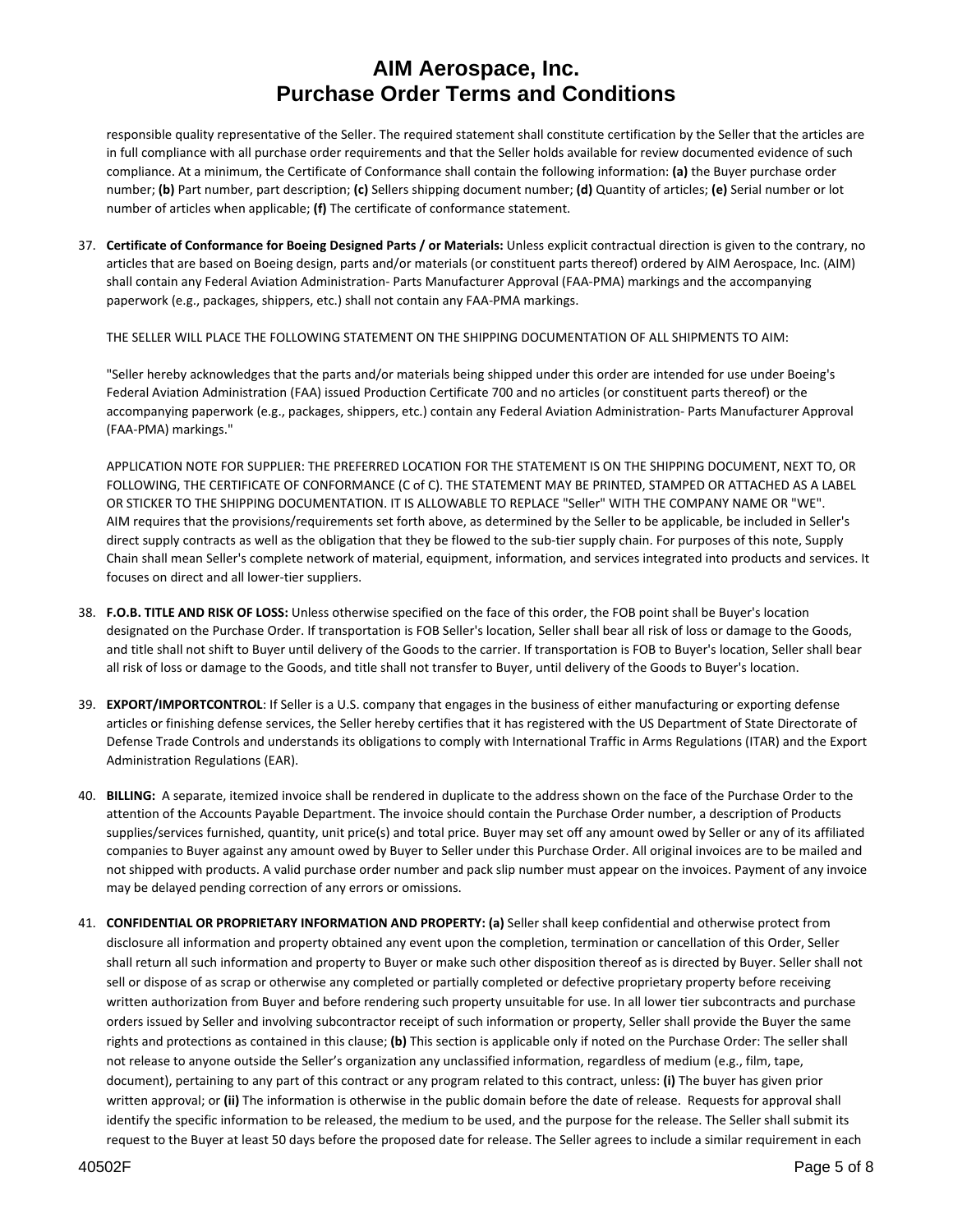subcontract under this contract. Subcontractors shall submit requests for authorization to release through the Seller to the buyer. (DFARS 252.204‐7000)

- 42. **LICENSE AND INTELLECTUAL PROPERTY WARRANTY:** Seller warrants that: **(a)** the Products are duly licensed products; **(b)** Seller has rights to sell the Products; **(c)** neither the Products furnished hereunder nor use thereof will infringe any United States or Foreign Letters Patent, trademark, trade secrets, copyright or other proprietary or similar rights; **(d)** Seller will at its own expense, defend any suit or claim that may arise with respect to any aforementioned infringement or allegation thereof, and **(e)** Seller will indemnify and hold Buyer, its affiliates, officers, directors, shareholders, managers, agents, employees, suppliers, subcontractors, servants, successors and assigns and its customers harmless from all costs (including, without limitation, reasonable attorneys' fees and costs), expenses, damages or liability that Buyer may incur as a result of any proceedings charging infringement of any Supplemental Type Certificate, Service Bulletin, patent, copyright or trademark by reason of sale or use of any Products supplies/services/data furnished by Seller. The foregoing warranty shall not apply to the Products to the extent such Products comply with specifications furnished to Seller by Buyer.
- 43. **PATENTS AND COPYRIGHTS:** Seller shall defend, at its own expense, any suit or claim that may be instituted against Buyer or any customer of Buyer for alleged infringement of patents or copyrights relating to the maintenance, sale or use of the Goods, except for any such infringement resulting from Seller's compliance with detailed designs provided by Buyer, and Seller shall indemnify Buyer and its customers for all costs and damages arising out of such alleged infringement. Buyer shall have the right, at no additional charge, to use and/or reproduce the Seller's applicable literature, such as operating and maintenance manuals, technical publications, prints, drawings, training manuals, and other similar supporting documentation and sales literature. Seller shall advise Buyer of any updated information relative to the foregoing literature and documentation with timely notifications in writing.
- 44. **SECURITY INTEREST AND LIEN WAIVERS:** To the extent that Buyer pays for the Products procured herein before delivery, Buyer takes a security interest in monies paid, their proceeds, Seller's inventory and Products identified to the contract. Buyer reserves the right to file all necessary financing statements to perfect such security interests. Seller agrees to execute all in accordance with its terms, or becomes subject to bankruptcy, receivership, insolvency, or institutes or has instituted against it a proceeding for any of the foregoing, or if Seller's assets are attached or assigned to creditors, and does not cure such failure within ten (10) days after notice from the Buyer, Buyer may (in addition to any other right or remedy provided by this order or by law) terminate all or any part of this order by written notice to Seller without liability and purchase substitute goods elsewhere, and Seller shall be liable to Buyer for any excess cost to Buyer. Seller shall continue performance of this order to the extent not terminated pursuant to this Section 35(b). If this order is terminated as provided in this Section 35(b), the Buyer, in addition to any other rights provided herein, may require the Seller to transfer title and delivery to the Buyer **(i)** any completed Goods, and **(ii)** such partially completed Goods and materials, parts, tools, dies, jigs, fixtures, plans, drawings, information, and contract rights as the Seller has specifically produced or specifically acquired for the performance of this order.
- 45. **COMPLIANCE WITH LAWS:** With the acceptance of this Purchase Order, Seller warrants that the Products to be furnished hereunder have been or will be produced in compliance with all applicable federal, state and local laws, regulations and ordinances of the United States or any other sovereign or state or municipal government which may now or hereafter govern performance under this Purchase Order including, without limitation, the manufacture of the Products purchased hereunder. Seller agrees to indemnify and hold Buyer harmless against any loss or liability due to Seller's violation of or non-compliance with such laws.
- 46. **APPLICABLE LAW**: The validity, performance, and construction of this order shall be governed by the laws of the State of Washington, except that Buyer and Seller expressly agree to exclude the United Nations Convention on the International Sale of Products, 1980, and any successors thereto.
- 47. **CODE OF CONDUCT:** Buyer is committed to conduct its business fairly, impartially, and in an ethical and proper manner. Buyer's expectation is that the Seller also will conduct its business fairly, impartially, and in an ethical and proper manner. Buyer's further expectation is that Seller will have (or will develop) and adhere to a code of ethical standards. If Seller has cause to believe that Buyer or any employee or agent of Buyer has behaved improperly or unethically under this order, Seller shall report such behavior to AIM Human Resources Department @ "rentonhr@aim‐aerospace.com". Although Buyer will not use the failure to report improper or unethical behavior as a basis for claiming breach of order by Seller, Seller is encouraged to exert reasonable effort to report such behavior when warranted.
- 48. **ASSIGNMENT:** This Purchase Order binds and inures to the benefit of Buyer, its successors and assigns and Buyer's customers for the Products. Seller may not assign any right or interest in this Purchase Order nor delegate the performance of any of its obligations without Buyer's prior written consent.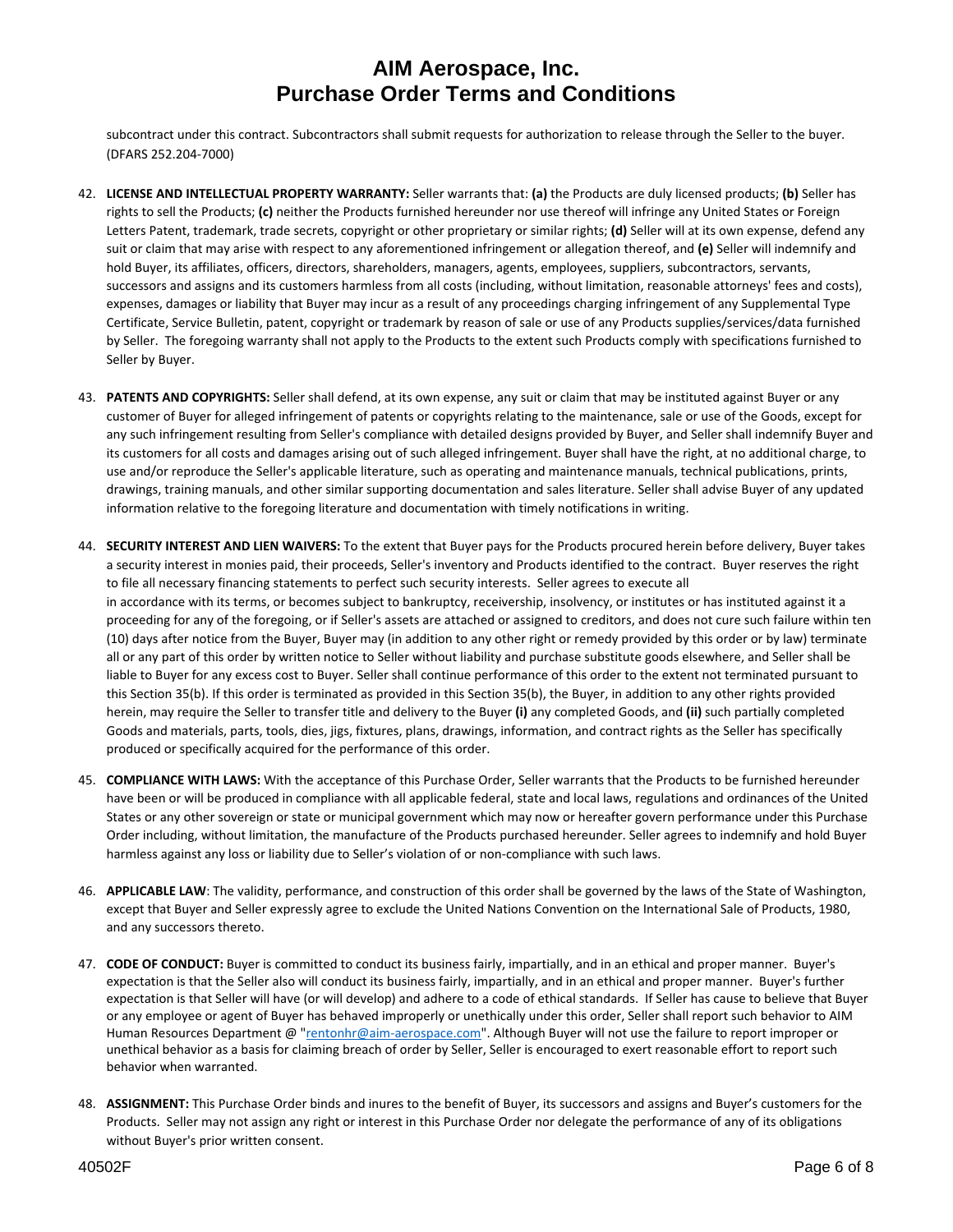- 49. **EXCUSABLE DELAY:** Buyer shall be excused for delay or failure to accept delivery hereunder if such delay or failure results from acts or omissions that are beyond the reasonable control and without the fault or negligence of Buyer, including without limitation, Government embargoes, blockades, seizure or freeze of assets, delays or refusals to grant an export license or the suspension or revocation thereof, or other acts of the Government, fires, floods, severe weather conditions, or any other acts of God, quarantines, labor strikes or lockouts, riots, strife, insurrection, civil disobedience, war, material shortages or delays in deliveries to Seller by third parties. Buyer shall promptly notify the Seller of any such delay or failure and the cause thereof.
- 50. **NOTICE OF LABOR DISPUTES:** Whenever an actual or potential labor dispute delays, or threatens to delay the timely performance of this order, Seller shall immediately notify Buyer in writing of all relevant information with respect to such dispute.
- 51. **AUTHORIZED AGENT:** All Buyer's contractual directions (including, but not limited to, pricing, delivery, and configuration changes) shall be authorized in writing by Purchasing Agent only.
- 52. **CHANGES:** Buyer may at any time, by written change order, suspend performance of this order, in whole or in part, make changes in the quantities, drawings, designs, specifications, method of shipment or packing, or time or place of delivery of the Goods, reschedule the Services, or require additional or diminished Services. If any such change causes an increase or decrease in the cost of, or the time required for performance of this order, an equitable adjustment shall be made in the contract price claim for adjustment under this Section 34 and may, at Buyer's option, be deemed to be absolutely and unconditionally waived, unless asserted in writing (including the amount of the claim) and delivered to Buyer within thirty (30) days from the date of receipt by Seller of the change order. If the cost of property made obsolete or excess as a result of a change is paid by Buyer, Buyer may prescribe the manner of disposition of such property.
- 53. **TERMINATION: (a) Without Cause:** Buyer may terminate, for its convenience, all or any part of this order at any time by written notice to Seller. Upon such termination, settlement shall be made in accordance with the principles contained in Federal Acquisition Regulations (FAR) 52.249‑2 as in effect as of the date of this order, except that Seller must submit a written termination claim to Buyer within thirty (30) days after the effective date of termination, or such claim shall be absolutely and unconditionally waived. **(b) With Cause:** If Seller fails to make delivery of the Goods, or fails to perform any other provision of this order, or so fails to make progress as to endanger performance of this order settlement of final decision of any such dispute, Seller shall proceed diligently with the performance of this order in accordance with Buyer's direction.
- 54. **DISPUTES/JURISDICTION & VENUE:** Buyer and Seller shall use their best reasonable efforts to resolve any and all disputes, controversies, claims, or differences between Buyer and Seller, arising out of or relating in any way to this Contract or its performance, including, but not limited to, any questions regarding the existence, validity or termination hereof ("Disputes"), through negotiation. Only upon failure by Buyer and Seller to resolve the Dispute through such negotiation may either Party institute legal action. Any dispute arising under this order which is not disposed of by agreement of the parties shall be decided by a court proceeding. The jurisdiction and venue of any dispute shall be submitted to the King County Superior Court, State of Washington and each party submits to the jurisdiction of that court for such purpose. Any removal to Federal Court shall be to the Western District, Seattle, Washington. Pending settlement of final decision of any such dispute, Seller shall proceed diligently with the performance of this order in accordance with Buyer's direction.
- 55. **LIMITATION OF LIABILITY:** Buyer's liability to Seller hereunder shall not, under any circumstances, be greater than the total dollar amount of the purchase order indicated herein.
- 56. **WAIVER AND REMEDIES:** The failure of Buyer to insist upon the performance of any provision of this order, or to exercise any right or privilege granted to the Buyer under this order, shall not be construed as waiving such provision or any other provision of this order, and the same shall continue in full force and effect. If any provision of this order is found to be illegal or otherwise unenforceable by any court or other judicial or administrative body, the other provisions of this order shall not be affected thereby, and shall remain in full force and effect. The remedies herein provided shall be cumulative and in addition to any other remedies allowed by law or in equity. No waiver of a breach of any provision of this Purchase Order by either party shall constitute a waiver of any other breach of this Purchase Order at a future time or of any other right.
- 57. **INDEMNIFICATION:** Including when Seller is performing work at Buyer's facility, Seller assumes liability for and shall indemnify, protect, save and keep harmless and defend Buyer and its affiliates, officers, directors, shareholders, managers, agents, employees, suppliers, subcontractors, servants, successors and assigns (each an "Indemnitee") or property from any and all liabilities, obligations,